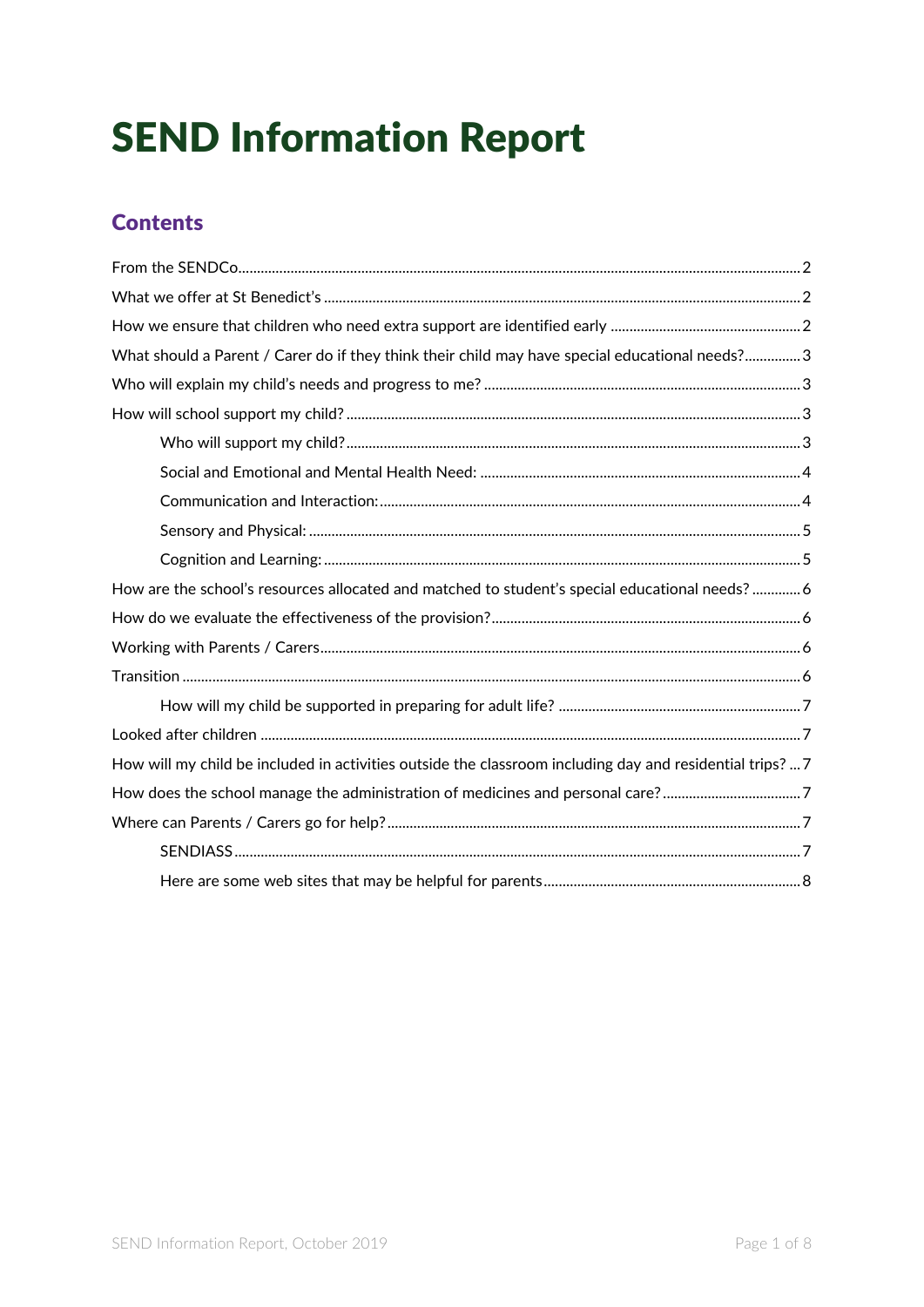# <span id="page-1-0"></span>From the SENDCo

At St. Benedict's, we aim to ensure that all children are able to access the curriculum and make the maximum progress they are capable of achieving whatever their area or level of need.

We are an inclusive school that identifies and celebrates the strengths and achievements of all pupils including those with disabilities. Pupils with disabilities are fully included in their class, with reasonable steps taken to ensure they can physically, socially and emotionally access all areas of the curriculum and are seen as a valued member of their class by both their teachers and peers.

We work closely with parents and pupils to ensure they receive the support they need and we follow a child centred approach; for example, we hold Pupil Perception interviews where children with SEND are asked how they feel about the help that is given to them and what helps them best with their learning. We also involve them as much as possible with their education using the One Page Profile, ensuring their voice is heard and listened to. The One Page Profile is a document about how best to support the student and s shared with all relevant staff

More detailed information about the identification, assessment and interventions for SEND support, as well as how this is reviewed can be found in our SEND Policy which is on the website. Arrangements for the admission of disabled children are also detailed in the SEND section of the website under Accessibility.

### <span id="page-1-1"></span>What we offer at St Benedict's

All staff are front line professionals and provide High Quality Teaching, this means that all teachers provide for children with SEND at a whole class level in the first instance. Teachers differentiate their lesson objectives, resources, class activities and questioning. All teaching staff have regular training sessions provided by the SENDco and specialist outside agencies. Some staff are specially trained in certain areas and interventions, for example, Lego Therapy, Dyslexia and ELSA.

## <span id="page-1-2"></span>How we ensure that children who need extra support are identified early

A child has a Special Educational Need if he or she has a learning difficulty or disability that means he or she has a significantly greater difficulty in learning than the majority of others of the same age, or has a disability which prevents or hinders him or her from making use of facilities of a kind generally provided for others of the same age in mainstream schools. Students are identified as having special educational needs through a variety of ways, for example:

- Pupil performing below age expected levels
- Concerns raised by parent
- Concerns raised by subject teacher, Head of Year or Head of Department
- **•** Consultations between form tutors, the SENDco and SLT where progress data is discussed
- Liaison with external agencies e.g. Speech and Language Therapy Service
- Health diagnosis through a paediatrician
- Liaison with previous school or setting, if applicable

If a concern is raised regarding a child, a range of evidence will be collected through assessment and monitoring, including the following: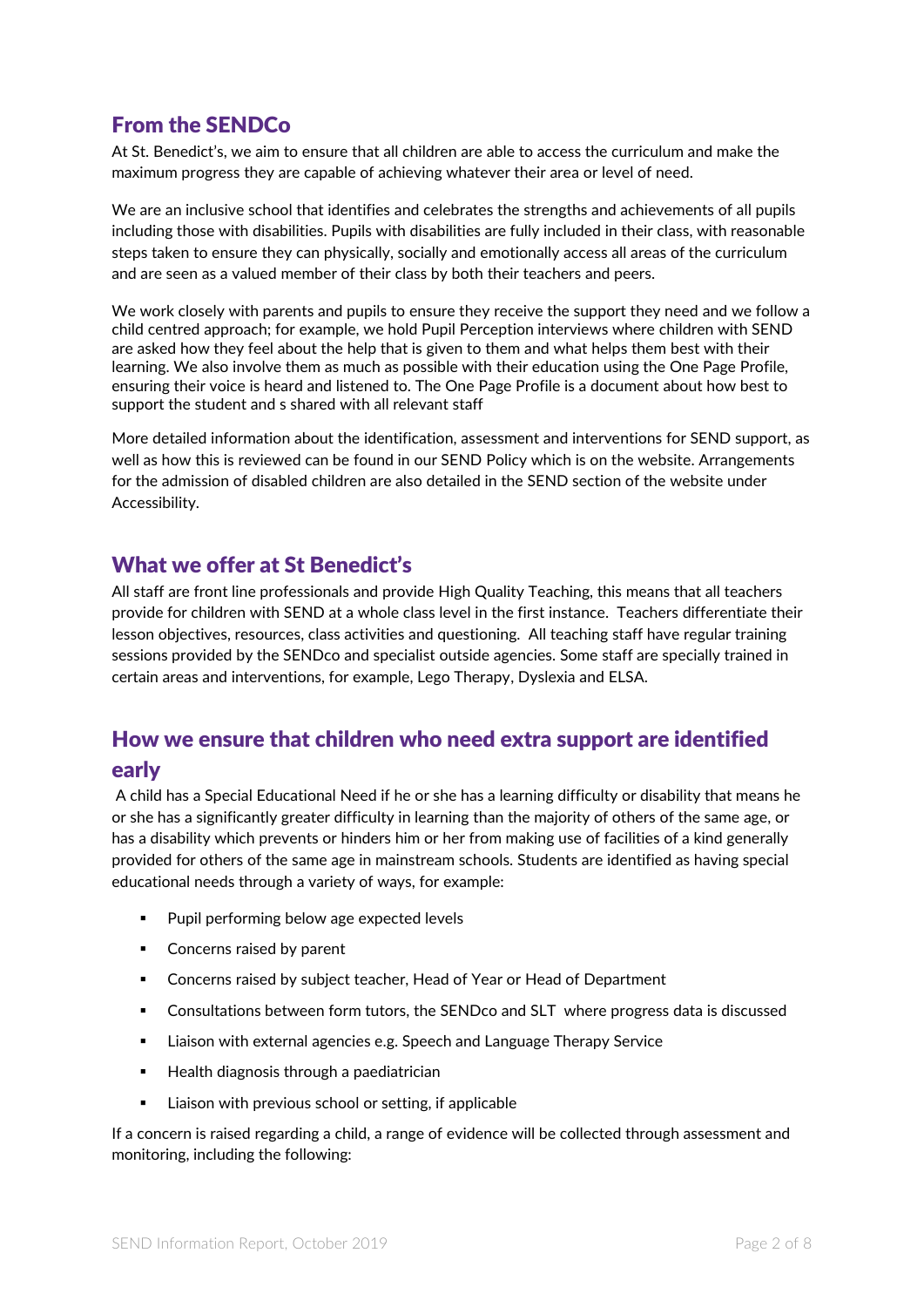- A range of standardised tests
- Summative assessments in school
- Catch Up literacy and numeracy assessments
- Ongoing class observation
- Assessment for Learning

Some children will require further support and intervention and following the Assess, Plan, Do, Review cycle. Teachers work with the SENDco and SEND department to establish what extra support and provision is needed to meet the needs of some students.

# <span id="page-2-0"></span>What should a Parent / Carer do if they think their child may have special educational needs?

Talk to us. In the first instance contact your child's form tutor. The tutor may make the decision to involve the Special Educational Needs Co-ordinator (SENDCo) for further advice or information. If required, you may contact the SENDco directly yourself by making an appointment through the school Reception office.

## <span id="page-2-1"></span>Who will explain my child's needs and progress to me?

The form tutor and subject teachers will provide information based on summative assessments and attitude to learning marks throughout the school year.

The SENDco or Deputy SENDco will arrange to meet or contact parents when deemed necessary to discuss issues relating specifically to the student's special educational needs or disability.

## <span id="page-2-2"></span>How will school support my child?

- The SENDco oversees and monitors the progress of any child requiring additional help across the school
- **•** The form tutor and / or subject teacher will oversee, plan and work with each child with special educational needs or disabilities in their class to ensure that progress
- **•** The subject teacher and support staff will use an in-house tracking system to record the extra support your child is receiving as part of an intervention cycle and evaluate the impact of any interventions
- Students who are on the SEND register are given a One Page Profile which includes some specific targets / outcomes to ensure specific progress
- The school follows the Graduated Response process:
	- o Assess, Plan, Do Review, working through 'Wave 1', 'Wave 2' and 'Wave 3'

#### <span id="page-2-3"></span>Who will support my child?

The subject teacher will be responsible for ensuring that your child makes progress in every area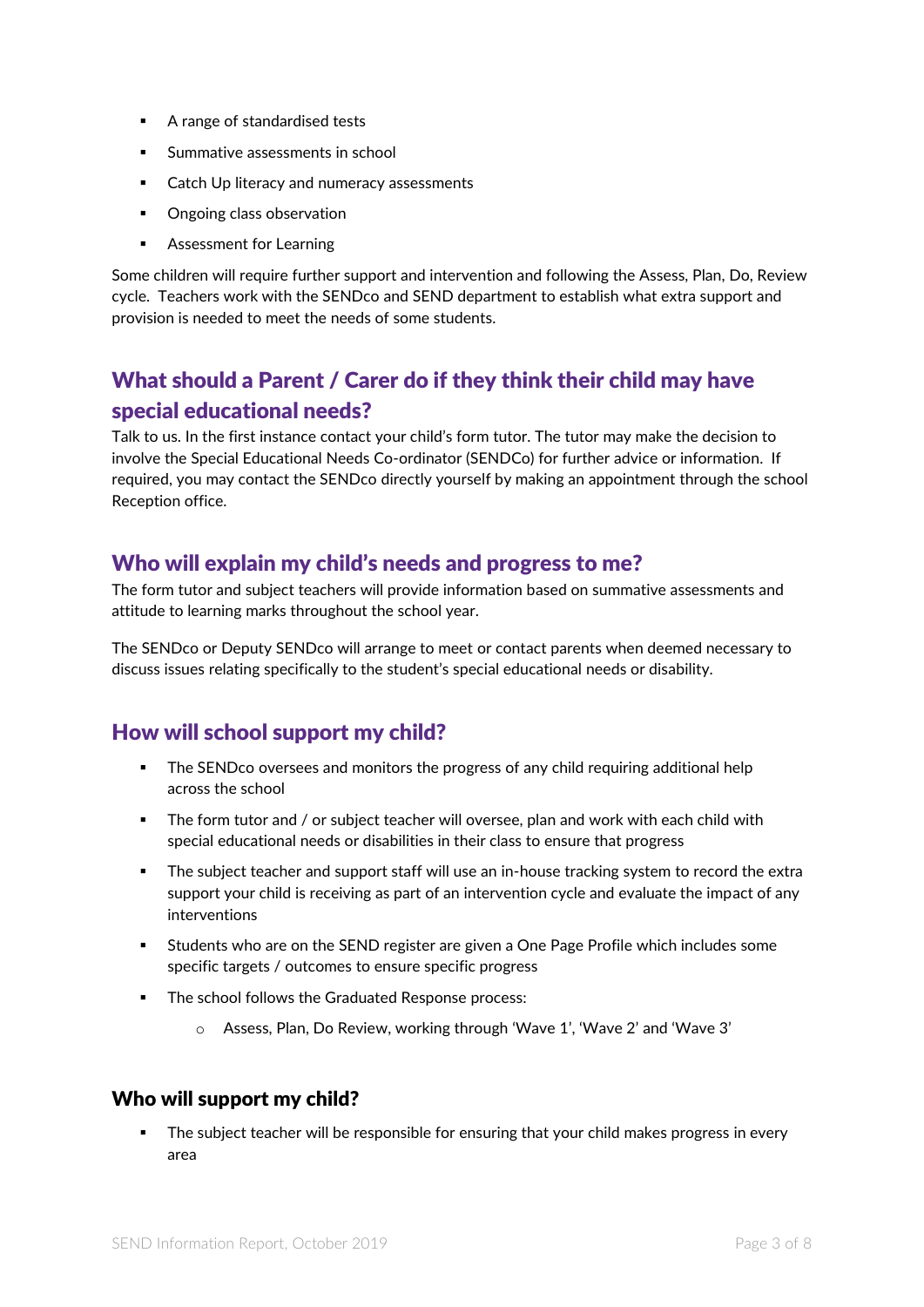- **•** The SENDco will monitor progress and co-ordinate provision of additional support from external agencies
- Learning Support Assistants (LSAs) work in some classes and departments to offer additional support to groups and individuals as directed by the subject teacher or SENDco. Some of the LSAs in school specialise in a specific area and these staff may work with the pupil directly to try and meet their individual learning needs

All children receiving Special Educational Needs Support will, if necessary, have access to the following:

#### <span id="page-3-0"></span>Social and Emotional and Mental Health Need:

A One Page Profile with targets / outcomes that addresses the student's specific area and level of need (this will be reviewed termly with the parents and the child if appropriate)

- Small group or one to one support at varying levels and for varying amounts of time in the day as appropriate
- Individual rules and reward systems
- Individual behaviour and/ or Pastoral Plan
- Social Stories interventions
- **Circle of friends programme**
- Lego Club with trained Lego Club leaders
- Additional arrangements for transition
- Access to PMHW/CAMHS/Health/Social Services/ SES
- 1:1 support from the school Pastoral Leaders
- 'Draw on your emotions' programme with an LSA
- ELSA support from two qualified ELSA coordinators
- Drawing and Talking Therapy with the SENDco
- **EXECTS Assessment using The Boxall Profile and subsequent appropriate interventions, e.g. self** esteem work

#### <span id="page-3-1"></span>Communication and Interaction:

A One Page Profile with targets / outcomes that addresses the student's specific area and level of need (this will be reviewed termly with the parents and the child if appropriate)

- **•** Small group or one to one support at varying levels and for varying amounts of time in the day as appropriate
- **EXECO** Access to speech and language therapy support from the NHS and Local Authority
- Social stories
- Visual time-tables
- Feelings and worries box/book of happy thoughts / sentence starters
- Socially Speaking intervention
- Circle of friends
- **Buddy scheme**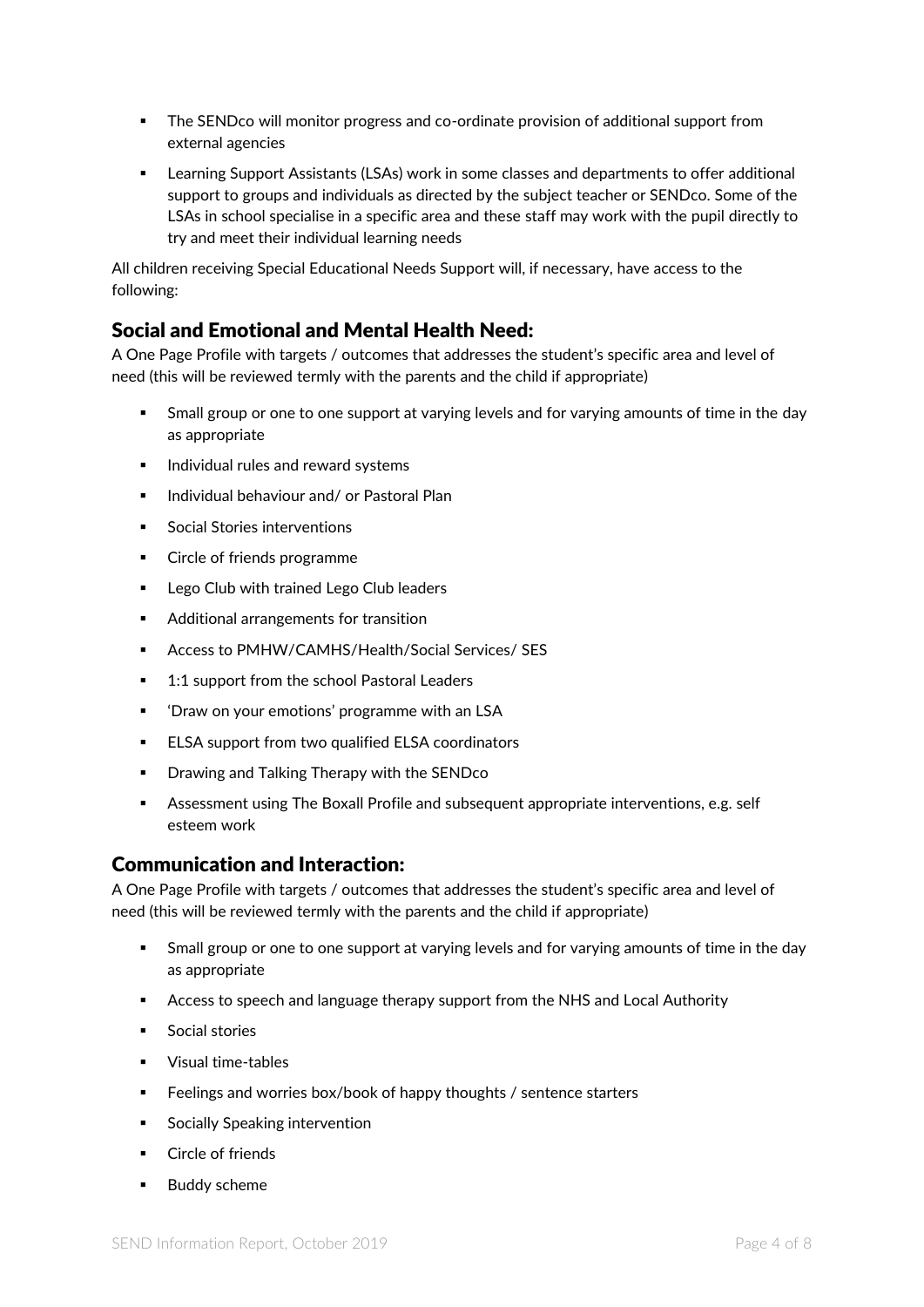- ICT support
- Additional arrangements for transition
- PECS (picture exchange communication system)
- Roger Pen use and hearing loops in school
- Well-being dog and therapy guinea pigs

#### <span id="page-4-0"></span>Sensory and Physical:

A One Page Profile with targets / outcomes that addresses the student's specific area and level of need (this will be reviewed termly with the parents and the child if appropriate)

- **EXT** Small group or one to one support at varying levels and for varying amounts of time in the day as appropriate
- Provision of specialist furniture / equipment as advised by the Occupational Therapist: Easy Breezy Chairs; support cushions; walking frames; sloped writing desks; non- slip steps; multiple pencil grip aids and easy grip pens; pencils and scissors; stress chewy bands; stress balls;
- **■** Sensory boxes
- The school building is accessible to all students with wheel chair access and separate disabled toilet facilities
- Referrals (when considered appropriate) to Physiotherapist / Occupational Therapist/ Other Health Professionals / SES
- Brain gym/Hand Gym / fine motor skills intervention
- **Smart Moves intervention**
- Lego Club and learning through Lego story starter sets
- **■** Individual ICT to support access to curriculum as appropriate and supported by health professionals
- Additional arrangements for transition
- Work stations when advised by professionals

#### <span id="page-4-1"></span>Cognition and Learning:

A One Page Profile with targets / outcomes that addresses the student's specific area and level of need (this will be reviewed termly with the parents and the child if appropriate)

- **•** Small group or one to one support at varying levels and for varying amounts of time in the day as appropriate
- **•** In school diagnostic tests to further pinpoint the child's area and level of need: BPVS III, YARC, Boxall Profile, GL assessment (literacy), Sandwell Numeracy, CTOPP 2
- Referrals to outside professionals if appropriate: G.P / School Nurse / Speech Therapist / Physiotherapist / Occupational Health Therapists /CAMHS /SES
- **•** Possible intervention activities may include: Phonics catch up; Sequencing and memory activities; handwriting support; reading and spelling games; one to one LSA; Springboard; Dancemat; Word Wasp; Toe by Toe; Plus 1; Power of 2; Numicon
- Literacy and numeracy interventions, e.g. Catch-up Literacy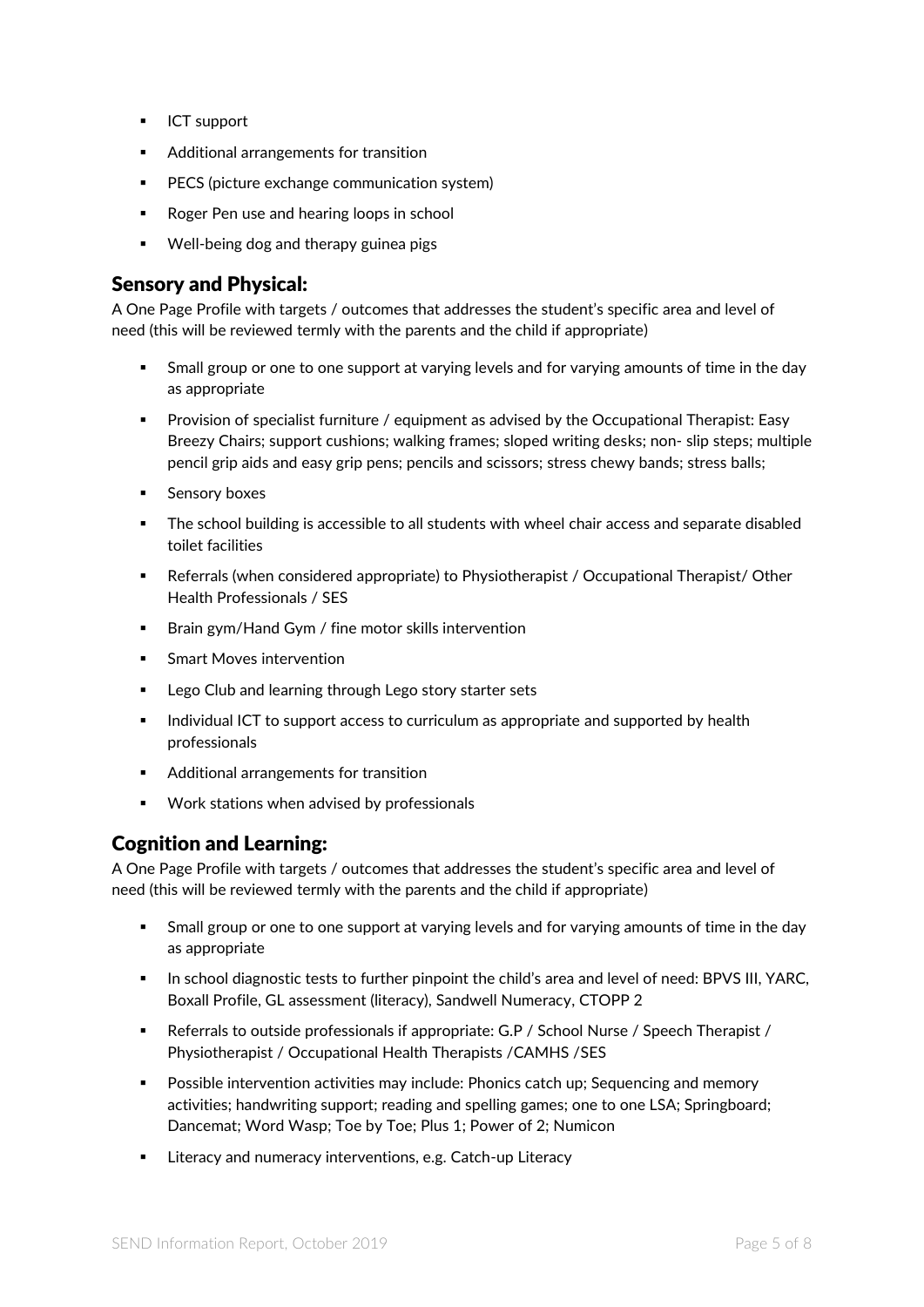- Precision Teaching / precision style teaching
- Comprehension support using a reciprocal reading approach
- Additional arrangements for transition

## <span id="page-5-0"></span>How are the school's resources allocated and matched to student's special educational needs?

We ensure that all students with special educational needs are provided for to the best of the school's ability with the funds available. The budget is allocated on a needs basis to ensure that each student receives the support the school feels they require to enable them to make progress.

The Senior Leadership Team is responsible for allocating funding for supporting pupils and they consult with the school Business Manager, SENDco and subject teachers so that the best use possible is made of the funds available. The school is committed to offering appropriate support to all students and if a pupil needs additional support we strive to provide this.

## <span id="page-5-1"></span>How do we evaluate the effectiveness of the provision?

The form tutor, subject teacher and SEND department make constant, ongoing formative and summative assessments of the students throughout the day and their specific intervention. In consultation with the SENDco, if an intervention is proving effective and having a positive impact it is continued, if the provision is not meeting the needs of the student, then further investigations and other interventions are considered and if applicable, implemented.

We celebrate our effective provision with the students and share their progress with them.

## <span id="page-5-2"></span>Working with Parents / Carers

Workings with parents / carers is important to us at St Benedict's. We understand that parents know their children best, hence parent partnership is beneficial to children, parents and teaching staff!

We hold Parent Consultations, where the subject teachers will explain a student's progress and what extra support or differentiation is being given.

Further appointments can be made with the SENDco or Deputy SENDco via the school office.

## <span id="page-5-3"></span>**Transition**

Transition is a time of change and we put into place special programmes to support some pupil's individual needs. Programmes are not just for moving to a new setting but are also undertaken for the transition to the next key stage or even a new class. Pupil passports, photo albums, outside visits to further education colleges and transition books are all ways that we use to support students in times of transition. Transition into the school for pupils with SEND can be supported with a graduated approach beginning with a visit to school. When moving to a new school or moving up to  $16+$ education, vulnerable children are provided with additional support and receive a longer transition period and programme.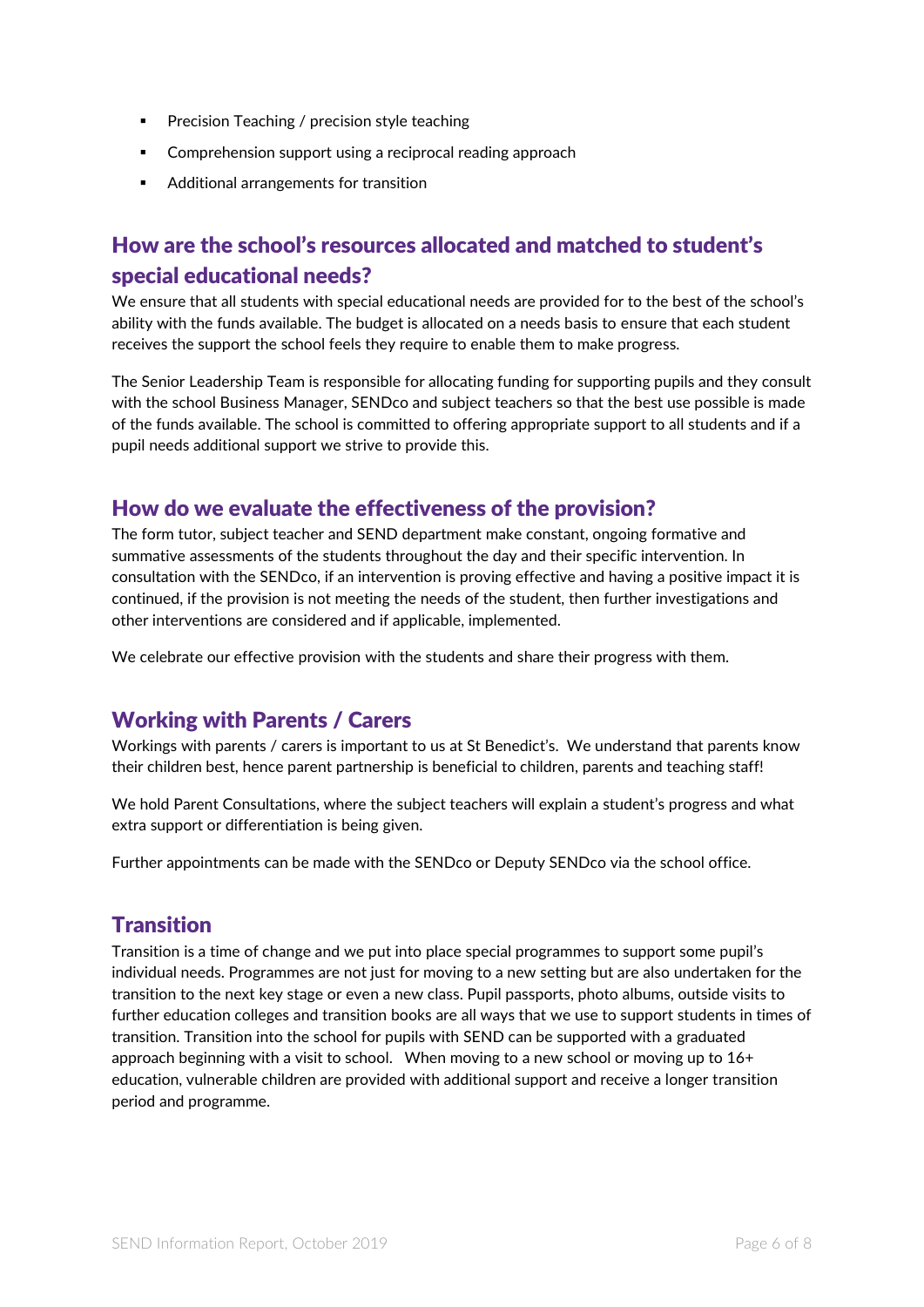#### <span id="page-6-0"></span>How will my child be supported in preparing for adult life?

At St Benedict's, Life skills are developed through the PHSE curriculum for all students. We have Independent Advice and Guidance regarding careers education which is offered to all students. A specialist careers advisor supports the most vulnerable students. The school works closely with the Suffolk early help team to support post 16 transitions.

## <span id="page-6-1"></span>Looked after children

The SENDco, Head of Year and LAC lead, Mrs Krys Berry, hold professional meetings to ensure pupils who are looked after by the local authority and have additional needs are supported to the best of our ability. Mrs Berry works closely with sending and receiving schools as well as the local authority's virtual school. Termly meetings are held to detail any additional support and its effectiveness.

# <span id="page-6-2"></span>How will my child be included in activities outside the classroom including day and residential trips?

We aim for all students to be included on school day trips and residential stays. We will provide the necessary adaptations, having consulted with you, to ensure that this is successful. A risk assessment is carried out prior to any off-site activity to ensure everyone's health & safety will not be compromised.

# <span id="page-6-3"></span>How does the school manage the administration of medicines and personal care?

- We have a policy regarding the administration and management of medicines on the school site
- Parents need to inform the school in writing if medication is recommended by Health Professionals to be taken during the school day
- The school's administrative staff administer medicines. If a child requires medication in school, this will be administered by one member of staff and witnessed by a second. A record is kept and signed by both members of staff
- Staff have regular training regarding conditions and medication affecting individual students so that trained staff can manage medical situations if the need arises.

## <span id="page-6-4"></span>Where can Parents / Carers go for help?

#### <span id="page-6-5"></span>**SENDIASS**

The SENDIASS service is for parents, carers and children and young people (aged up to 25)

- Email: sendiass@suffolk.gov.uk
- Helpline phone: 01473 265210 (9-5, Mon-Fri)
- General enquiries phone: 01473 264702 (9-5, Mon-Fri)